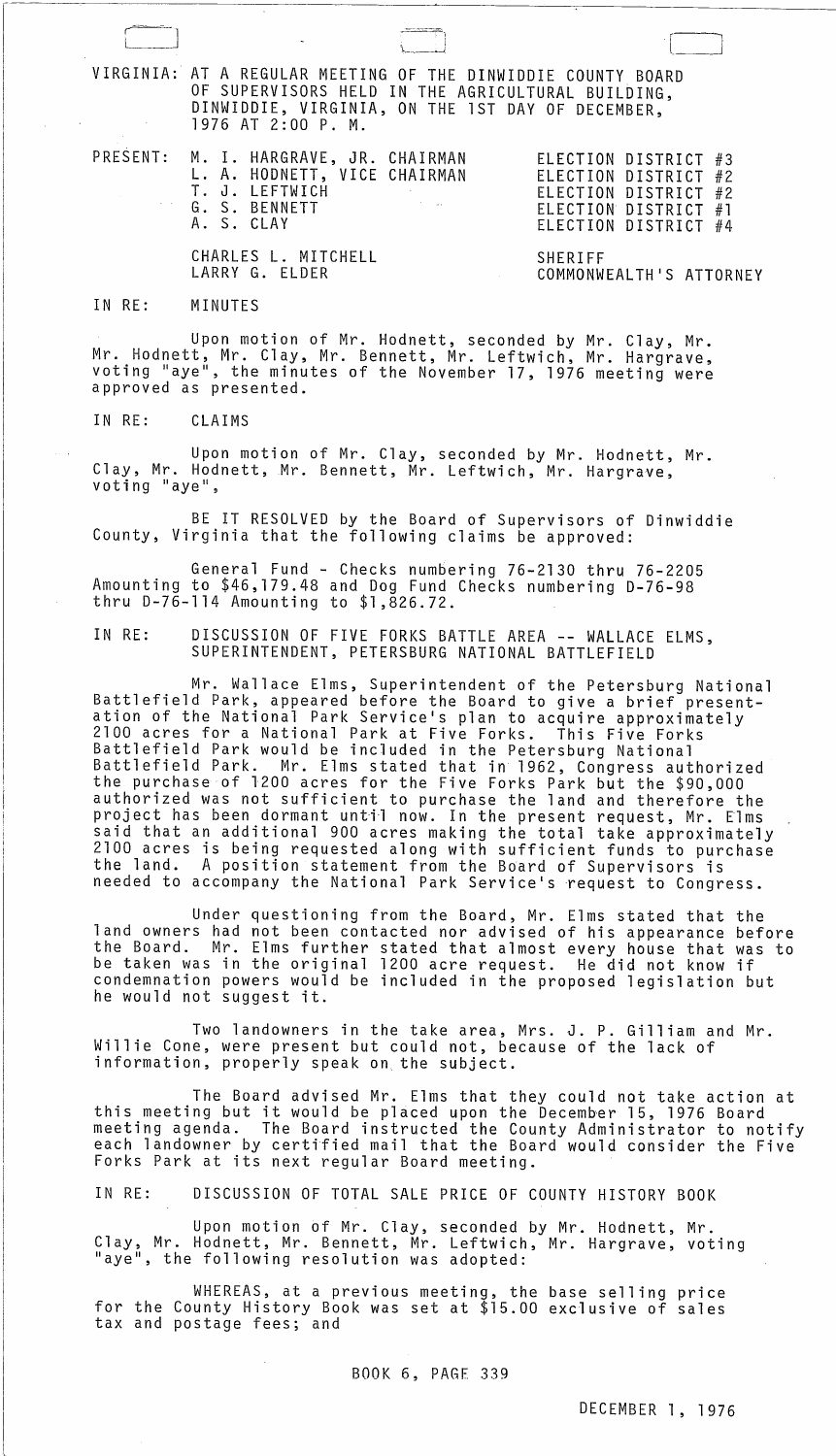WHEREAS, the Board was advised by the Commonwealth's Attorney that sales tax would have to be charged per book.

NOW THEREFORE BE IT RESOLVED by the Board of Supervisors of Dinwiddie County, Virginia that the History Book of Dinwiddie County be hereby sold at a price of \$15.00 plus sales tax and required postage fees needed for mailing.

IN RE: TREASURER

Mr. F. E. Jones presented his report for the month of November, 1976.

IN RE: TRANSFER OF FUNDS

Upon motion of Mr. Leftwich, seconded by Mr. Bennett, Mr. Leftwich, Mr. Bennett, Mr. Clay, Mr. Hodnett, Mr. Hargrave,<br>voting "aye",

BE IT RESOLVED by athe Board of Supervisors of Dinwiddie County, Virginia that \$1,000.00 be transferred from the General Fund to the Dog Fund Account to cover expenses until sufficient fees are collected; and

BE IT FURTHER RESOLVED by the Board of Supervisors of Dinwiddie County, Virginia that monies be transferred from the General Fund to the Dinwiddie History Book Fund as needed up to \$500.00 to cover operating expenses until sufficient revenue is obtained from book sales.

IN RE: BUILDING INSPECTOR

Mr. James L. Blaha presented his report for the month of November, 1976.

IN RE: DOG WARDEN

Mr. G. T. Hughes presented his report of the month of November 1976.

IN RE: DIRECTOR OF PLANNING

Mr. W. C. Scheid advised the Board of the joint meeting to be held with the Planning Commission on Wednesday, December 8, 1976 at 7:00 P. M.

He also stated that he and the County Administrator would be attending a meeting at the HUD Office in Richmond on Tuesday, December 7, 1976 to discuss the 1976 Community Development Block Grants.

IN RE: DEPARTMENT OF SOCIAL SERVICES

Mr. Hargrave advised Mrs. King B. Talley, Director, that he had been requested to speak at the Interagency Council Meeting on December 13, 1976; however, he needed a little guidance as to what topic they desired to be discussed.

Mrs. Talley stated that a representative from County Administration would be sufficient; however, she had no particular topic in mind at the present time.

IN RE: REQUEST FOR ADDITIONAL LITERARY LOAN

Mr. T. W. Newsom, Superintendent of Schools, appeared before the Board to request their direction as to how the water system installed at the Rowanty Vocational Technical School should be financed. The Board had previously authorized a supplement request to the School's present Literary Loan; however, Mr. Newsom had been advised that a request for a complete new loan would be needed. After a brief discussion, the Board instructed Mr. Newsom to apply for a new Literary Loan to cover the County's share of the water system fee at the Rowanty Voc. Technical School in the amount of \$21,936.00.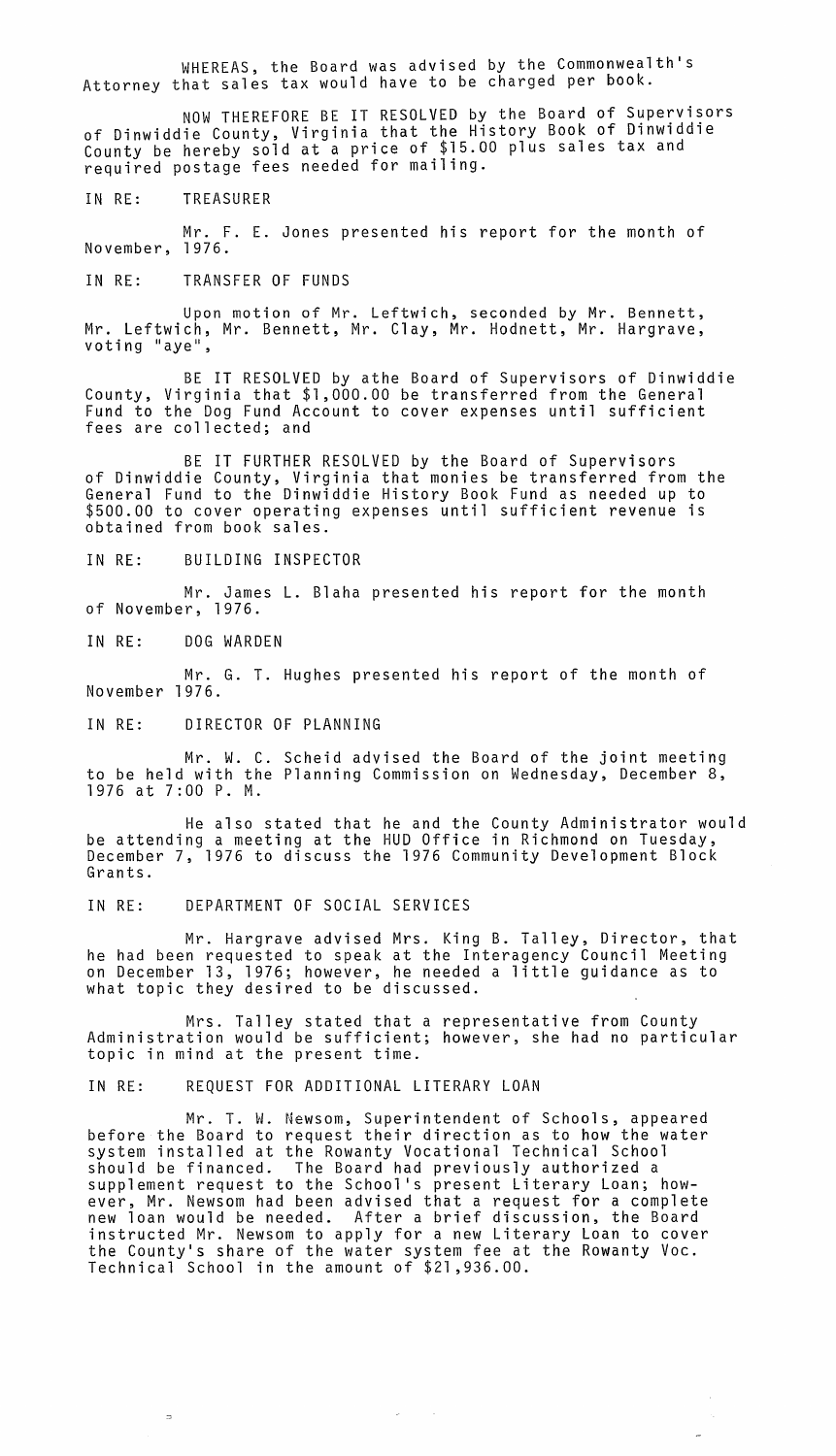## IN RE: WATER AUTHORITY

Mr. Robert Ritchie stated that progress was being made with the water/sewer project, and that Mr. Oscar Moon had been hired by the Water Authority to start obtaining easements.

 $\int$ 

IN RE: BACK STEPS -- COURTHOUSE ENTRANCE

Mr. Robert Ritchie appeared before the Board to request that the back steps to the Courthouse be examined for possible realignment due to the safety hazards caused by their steepness.

The Chairman instructed the County Administrator to have the steps examined and present his findings at the next meeting.

IN RE: BINGO AND RAFFLE PERMIT **--** MIDWAY PTO

Upon motion of Mr. Leftwich, seconded by Mr. Hodnett, Mr. Leftwich, Mr. Hodnett, Mr. Clay, Mr. Bennett, Mr. Hargrave,<br>voting "aye", the following resolution was adopted:

WHEREAS, Midway Elementary P. T. o. has made application to the Board of Supervisors for a Bingo and Raffle Permit; and "

WHEREAS, the Midway P. T. O. meets the requirements of Section 18.1-340 of the Code of Virginia.

NOW THEREFORE BE IT RESOLVED by the Board of Supervisors of Dinwiddie County, Virginia that the Bingo & Raffle Permit for Midway Elementary P. T. O. is hereby granted for the calendar year,<br>1976.

AND BE IT FURTHER RESOLVED by the Board of Supervisors of Dinwiddie County, Virginia that the fee for this permit be \$10.00.

IN RE: RECESS

The Chairman declared a short recess at 3:20 P. M. The Board reconvened at 3:25 P. M.

IN RE: PRESENTATION: RICHMOND-CRATER "208" CONSORTIUM

Mr. Jerry Siminoff, Project Director, appeared before the Board to give a brief presentation of the Richmond-Crater "208" Consortium Study and the progress they have made.

IN RE: INTRODUCTION OF PAMELA YOUNG **--** COORDINATOR OF ~ISTORY BOOK SALES

The Chairman introduced Miss Pamela Young who has been hired to coordinate the sale of the County History Book. The first shipment of books is expected to arrive December 15, 1976.

IN RE: ADJOURNMENT:

Upon motion of Mr. Hodnett, seconded by Mr. Leftwich, Mr. Hodnett, Mr. Leftwich, Mr. Bennett, Mr. Clay, Mr. Hargrave, voting, "aye", the meeting adjourned at 4:55 P. M.

ATTEST:~~ *<sup>W</sup>*C." KNOTT

BOOK 6, PAGE 340